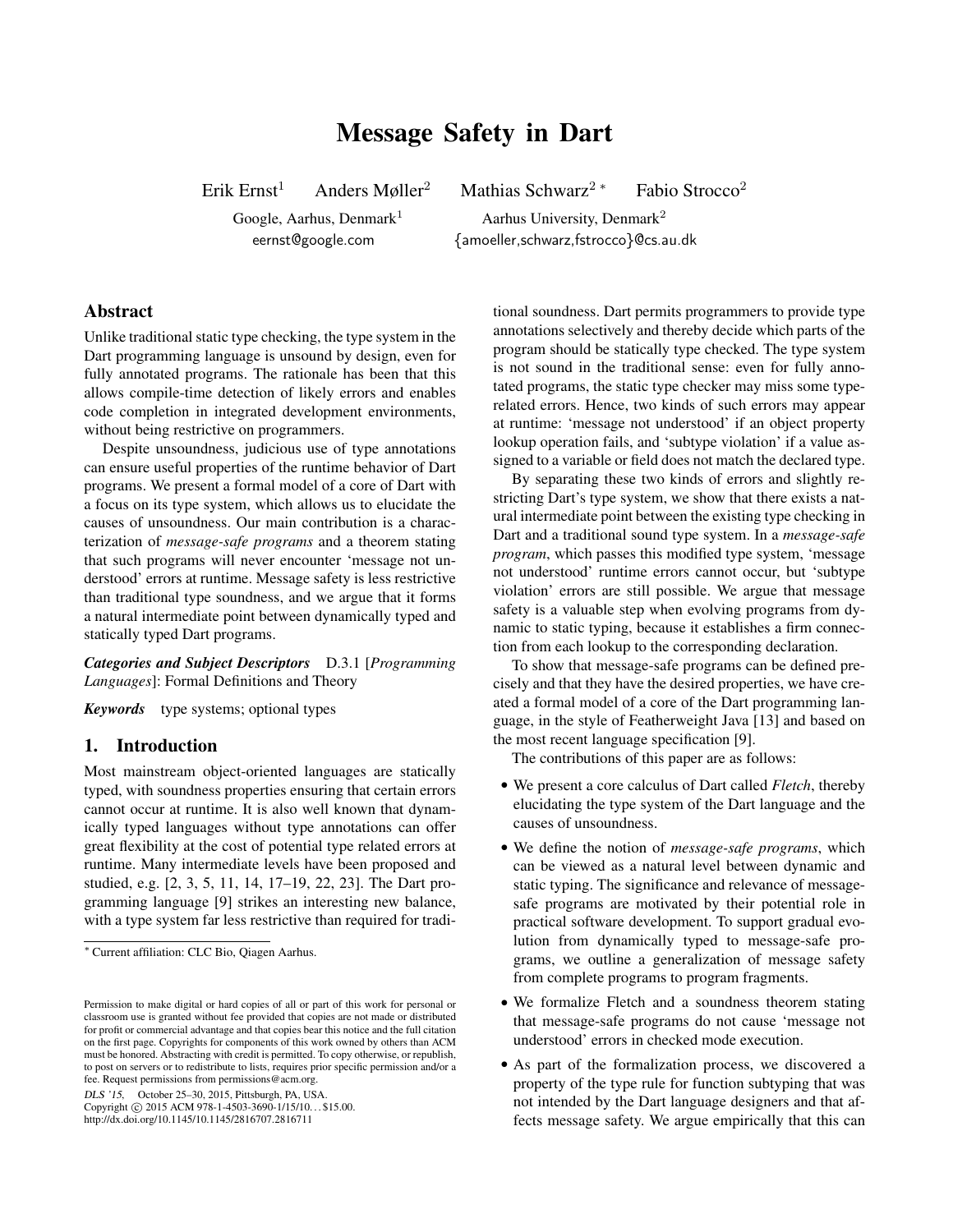easily be fixed. We additionally report on initial experimental results that support the use of message safety in software development.

The paper is organized as follows. Section 2 presents our conceptual analysis, defines the notion of message-safe programs, and describes a practical approach to manage gradual typing using message safety. Next, Section 3 introduces our formalization of a core of Dart, and Section 4 presents the soundness results. Our practical experiments are brieflydescribed in Section 5. Section 6 discusses related work and Section 7 concludes. A small-step operational semantics for Fletch, additional motivating examples for message safety, and more details of our experiments are provided in a technical report [10].

# 2. Analysis and Background

This section briefly describes the Dart language with a focus on the type system design. We then define message-safe programs and outline a two-step approach to structure transformations from untyped to typed programs.

### 2.1 The Dart Programming Language

The Dart language is a recently introduced object-oriented programming language that shares many traits with Java [12] and  $C#$  [7], and others with JavaScript [8]. Although the Dart language is primarily aimed at web programming, it is a general purpose language, and our results are applicable independently of any application domain. The language is class based, and objects do not change class nor add or remove members during their lifetime. This positions the language near the Java style of mainstream object-orientation. The family resemblance is also strong in the syntax, and with many other details.

However, a fundamental difference is that type annotations are optional in Dart programs, and the dynamic semantics of the language is independent of the type annotations. This creates strong connections to many dynamically typed languages, e.g., JavaScript. That connection is underlined by the fact that one of the main techniques to execute Dart programs is via translation into JavaScript. A native Dart virtual machine is also available [20].

The Dart language offers a useful trade-off between dynamic and static typing, and its type system deserves a more in-depth discussion.

### 2.2 The Dart Approach to Typing

We consider two kinds of type-related runtime errors:

• A *'message not understood'* error may occur at object property (field or method) lookup operations; for example, at x.p if the object x does not have the specified property p, or at  $x.m(y, z)$  if  $x.m$  does not resolve to a closure, or the number of arguments is wrong. Technically, this is a NoSuchMethodError exception.

• A *'subtype violation'* error may occur at assignments, parameter passing, and return expressions (i.e., the operations with an associated dataflow); for example, at  $x =$ y if the runtime type of y is not a subtype of the declared type of x. Technically, this is a TypeError exception.

Dart typing involves the dynamic semantics, which has two modes of execution. *Production mode* execution proceeds without any use of type annotations. It will never fail due to a 'subtype violation' error, but it might fail due to a 'message not understood' error.

*Checked mode* execution includes subtyping tests at assignments, parameter passing, and return operations at runtime to detect 'subtype violation' errors. Checked mode can also have 'message not understood' errors, and both modes can of course have other errors, e.g., divide by zero. The idea is that checked mode execution may be used by programmers during development to catch type-related errors as with static typing, whereas production mode will continue to execute if at all possible.

There is a significant difference between sound static typing and the level of type checking that the standard Dart type system employs. As mentioned, Dart type checking is so permissive that it allows for many programs that cause runtime type errors. This is the consequence of a conscious tradeoff by the language designers [16]: Sound type systems require programmers to handle a large amount of complexity in order to enable a sufficiently expressive style of programming. Conversely, a type system that is not sound can be simpler and more flexible. In general, the Dart type system detects obviously wrong typing situations instead of guaranteeing type correctness, which makes it somewhat similar to success typing [14]. However, the lack of soundness does not make type declarations less useful for other purposes. In particular, types can be very helpful in making the programmer's expectations and intentions explicit, thus enabling type sensitive lookup and completion features in integrated development environments (IDEs).

There are several causes of type unsoundness in Dart. First, initialization, assignment, and argument passing must satisfy an *assignability* check rather than a subtype check; the difference is that both subtypes and supertypes are allowed, but unrelated types are rejected. This means that the type system accepts code that might work, but rejects code that will definitely not work (in checked mode — it might still work in production mode). This is of course not sound, but it does single out the cases where the types are obviously wrong and hence require attention. Second, generic types are considered covariant (e.g., List<Car> is a subtype of List<Vehicle> iff Car is a subtype of Vehicle). This is not sound, but the trade-off is useful and meaningful, as known from arrays in Java. Third, function types require only assignability for the argument types and for the return type, rather than the usual sound scheme where argument types are contravariant and return types covariant. Similarly,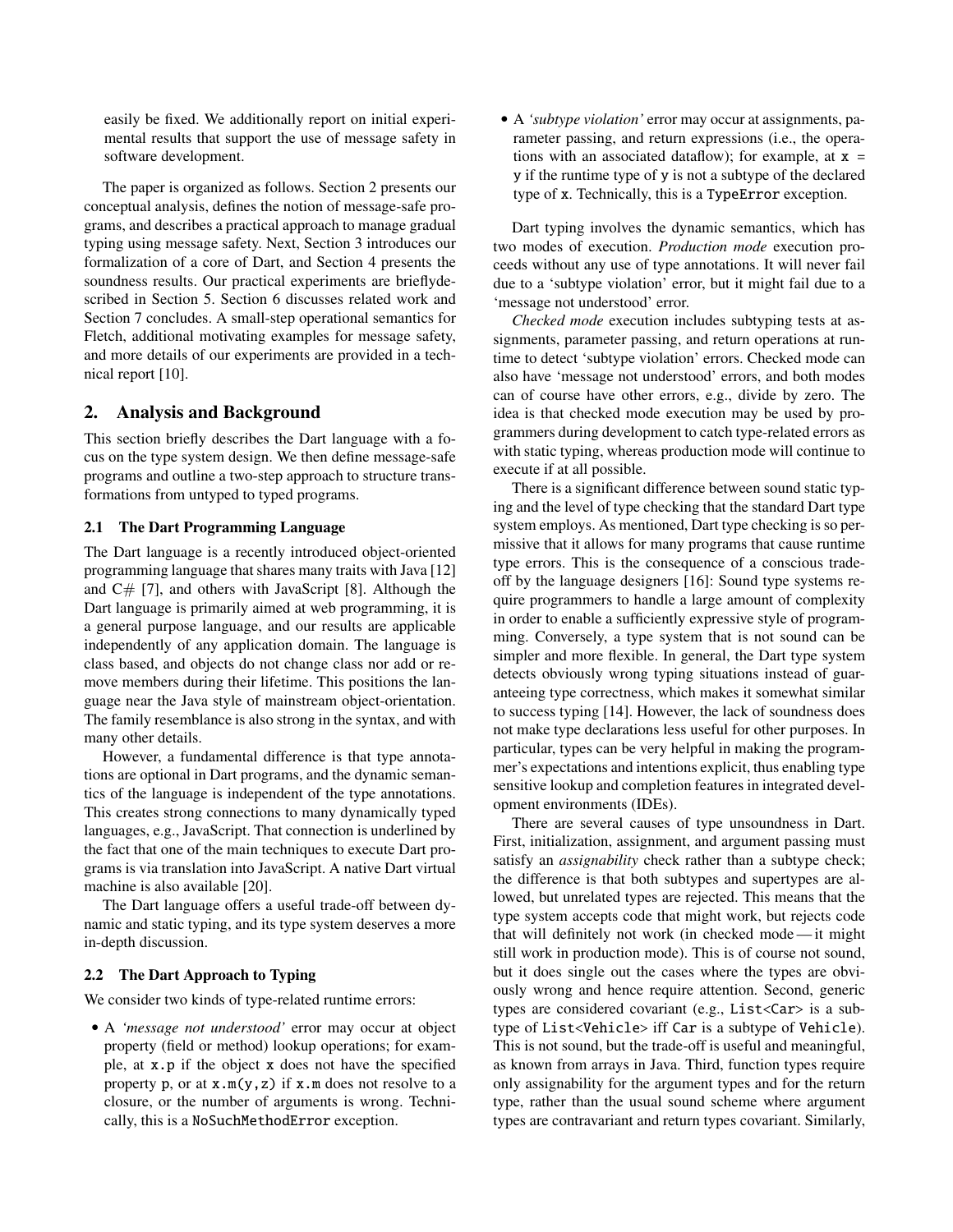method overriding only requires assignability for argument and return types.

A fact worth noting is that assignability is not transitive. The following program fragment is accepted by the Dart type checker, because both assignments satisfy the assignability requirement (integers are objects in Dart), but an int value is not assignable to a String variable, and hence a checked mode execution will fail:

```
Object obj = 1;
String s = obj; // fails at runtime in checked mode
```
The lack of transitivity makes assignability quite inconvenient to work with in a formal model. For example, it invalidates the typical line of reasoning in a type soundness proof: Assume that we consider a variable declaration with an associated initialization expression,  $T_1$  x = e, and that we have a proof that e has the type  $T_2$ , which is a subtype of  $T_1$ . Typing succeeds, because it is allowed to initialize x with a value whose type is a subtype of the declared type  $T_1$ . Now assume that a step is taken in the execution of the program, changing  $e$  to  $e'$ , and assume that we have a proof that  $e'$ has the type  $T_2'$ , which is a subtype of  $T_2$ . At this point, the standard proof (of the type preservation part of soundness) proceeds to use the transitivity of subtyping to conclude that  $T_1$  x =  $e'$  is type correct. However, without transitivity, we cannot conclude that  $T_1$  **x** =  $e'$  is type correct.

Interestingly, we have succeeded in obtaining our messagesafety soundness result using a less restrictive type system where the assignability requirements in the standard Dart type rules have been omitted. In the same vein, the Dart language specification includes the notion of a type being *more specific* than another type, which amounts to a slightly modified version of subtyping. This relation is transitive, and we use it directly in our treatment of soundness (Section 3.4).

#### 2.3 Message-Safe Programs

Under which conditions can a Dart programmer be certain that his program will not raise any 'message not understood' error during checked mode execution? This section presents the core concept that can lead to such a guarantee. Surprisingly, this can be achieved without taking the full step to traditional type soundness.

We define a *message-safe* Dart program as one that satisfies the following requirements:

- 1. The annotation dynamic does not occur, neither explicitly nor implicitly. Specifically, all fields, method signatures, and variables have type annotations, and type parameters cannot be omitted.
- 2. Type checking the program produces no static type warn $ings<sup>1</sup>$  using the standard Dart type checker with the following modifications:
- (a) Overriding methods must have covariant return types. That is, if a superclass  $C_1$  contains a method m with return type  $T_1$  and a subclass  $C_2$  of  $C_1$  contains a method m with return type  $T_2$  then  $T_2$  must be a subtype of  $T_1$ . Similarly, the types of overriding fields must be covariant (overriding for fields makes sense because all accesses use getters and setters).
- (b) Subtyping among function types requires covariant return types. That is, the type of a function with return type  $T_1$  is a subtype of one with return type  $T_2$  only if  $T_1$  is a subtype of  $T_2$ .

One of our key contributions is to demonstrate that these requirements suffice, as shown in the following sections for a core language. Requirement 1 is not surprising, as dynamic effectively disables static type checking. Informally, requirement  $2(a)$  is motivated by the fact that a method override with an unrelated return type could easily cause a 'message not understood' error for a property looked up on the returned value, and similarly for 2(b). Some small example programs that motivate these requirements are provided in the technical report [10]. Clearly, it is not hard to implement a checker that decides for any given Dart program whether it is message safe.<sup>2</sup>

# 2.4 Full Type Safety

Although we focus on message safety in this paper, *full type safety*, where neither 'message not understood' nor 'subtype violation' errors are possible, can be ensured statically by the following additional requirements:

- 3. Every assignability check is replaced by a subtype check (or, equivalently, assignability is redefined to coincide with subtyping).
- 4. Generic class subtyping requires invariance rather than covariance.
- 5. Method overriding requires contravariant argument types, and field overriding must be invariant.
- 6. Function subtyping requires contravariant argument types.

We formalize these modifications in Section 3.6.

These additional requirements, especially those involving invariance, may obviously cause many useful Dart programs to be rejected. Even though it is possible to replace invariance by less restrictive (but more complex) variants, this observation supports our argument that message safety is a flexible and simple alternative to full type safety.

#### 2.5 Message Safety and Nominal Identity

A useful intuition about message-safe programs is that they make programmers decide on a specific choice of the meaning of every property (method or field) that is used in the program. More concretely, for every property lookup (e.g., x.f)

<sup>&</sup>lt;sup>1</sup> The notion of a *static type warning* in the Dart specification corresponds to a type error in most other languages; the point is that even though the type check fails, it is possible to run the program.

 $2$ Our implementation (http://www.brics.dk/fletch/)

required modifying less than 200 LOC in Google's *dartanalyzer* tool.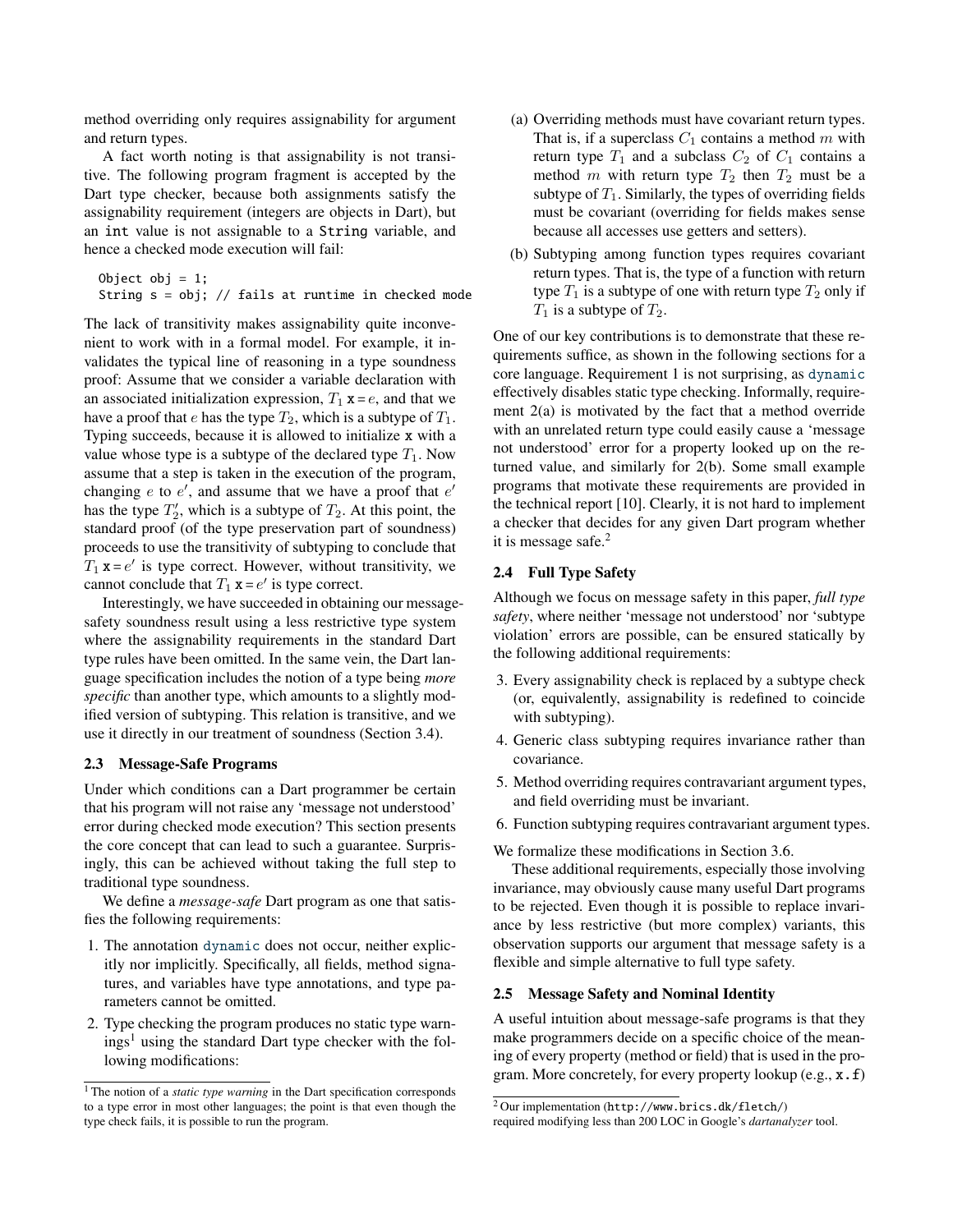in such a program, the declared type of the receiver object  $(x)$  ensures that the property  $(f)$  is defined. Since Dart types are nominal, we say that message-safe programs enforce the commitment to a specific *nominal identity* for each property lookup operation. Such a nominal identity determines the location in the source code where a definition of the property is given. The documentation about how to use or redefine this property (type annotations, informal comments, etc.) should reside there, or in a statically known superclass. Late binding may cause the invocation of a method, e.g.,  $x \cdot m(y)$ , to execute a method implementation in a proper subtype of the one that contains the statically known declaration. However, both the programmer writing the invocation and the programmer redefining the property will know statically where to find the appropriate documentation of the semantics. This helps maintaining consistency.

Of course, that documentation may be absent, misleading, or just informal, but compared to the non-message-safe situation where a given property being looked up could resolve to many different declarations in a large software system (essentially any declaration with the right name), we believe that the static commitment to a nominal identity is a powerful tool for clarification of the intended use and semantics, thus promoting well-understood and correct software.

#### 2.6 Message Safety for Program Fragments

The notion of message safety also makes sense for program fragments, not only for complete programs. In fact, such a generalization is almost trivial in most cases. Consider a property access expression on the form  $x.f$  or  $x.m(...)$ where x is a local variable or a formal argument to a method; in this case a local check on the declared type of the receiver x suffices to ensure that the property access will never cause a 'message not understood' error in checked mode at runtime. For the field access we just check that the receiver type declares a field (or getter) named f, and for the method call we check that the method exists, with the given arity. If x is a field in this object we check that its declared type includes the requested property. Similarly, for an access expression applied to a returned value, e.g.,  $x.m(...)$ . f or  $x.m($ ...).n(...), we check that the return type of m declares that property. For every class we encounter, the covariance check in 2(a) is applied modularly (i.e., to that class alone), which ensures that every looked up property based on a field or a returned value has the statically declared type in every superclass. Finally, first-class closures in Fletch support a direct inspection of their dynamic type (as opposed to the approaches using blame assignment where checks must be delayed because the type of a higher-order value cannot be inspected dynamically), which makes it possible to treat them just like objects when considering message safety. Clearly, this is just as modular as a standard type check, e.g., in the Java programming language.

One minor complication arises due to the fact that in Dart (unlike other languages with gradual typing) the type

dynamic may appear in the runtime type of entities, which may cause violations of the type annotations in the program fragment under consideration. Modular message safety checking therefore includes the constraint that type parameters in the runtime type of generic instances and the return type of function closures cannot be dynamic.

From a software engineering point of view, a developer who is working with a large program can use a modular message-safety check on one property lookup at a time, for example focusing on a critical program fragment and thereby obtaining the benefits of message safety for that fragment, without requiring the conditions from Section 2.3 to be satisfied for the entire program. This aligns well with the concept of gradual typing that is a cornerstone of the Dart design.

#### 2.7 A Two-Step Approach Toward Type Safety

The Dart language specification [9, page 124] suggests that a sound type checker can be implemented and used, for example, as a stand-alone tool. This is a rather well-understood undertaking, and we will only briefly discuss full type safety in this paper. Instead, we observe that message-safe programs constitute an intermediate form between dynamic typing and full static type safety, which enables a structured evolution toward type safe programs. The set of messagesafe programs separates such a transformation into a predominantly *local* step that considers the usage of object properties at property lookup operations where 'message not understood' errors may occur, and a *global* step that considers subtype constraints at assignments and other dataflow operations where 'subtype violation' errors may occur.

As an example, consider the following untyped program:

```
class Account {
  var balance = 0:
  withdraw(amount) {
    balance -= amount; return amount;
 }
}
pay(account,amt) {
 return account.withdraw(amt) == amt;
}
make() { return new Account(); }
main() { var acc = make(); pay(acc, 10); }
```
The first step toward a type safe program is to make the program message-safe, the main part of which is adding type annotations. For the programmer, a useful way to think about this transformation is that every lookup operation (as in  $x \cdot f$ ) enforces a sufficiently informative type (of x) to ensure that the corresponding lookup (of f) will succeed. In the example above, the use of account.withdraw(amt) thus forces account to have a sufficiently informative type to ensure that it has a withdraw method with one argument. Here is a corresponding message-safe program (changes highlighted):

```
class Account {
  int balance = 0;
```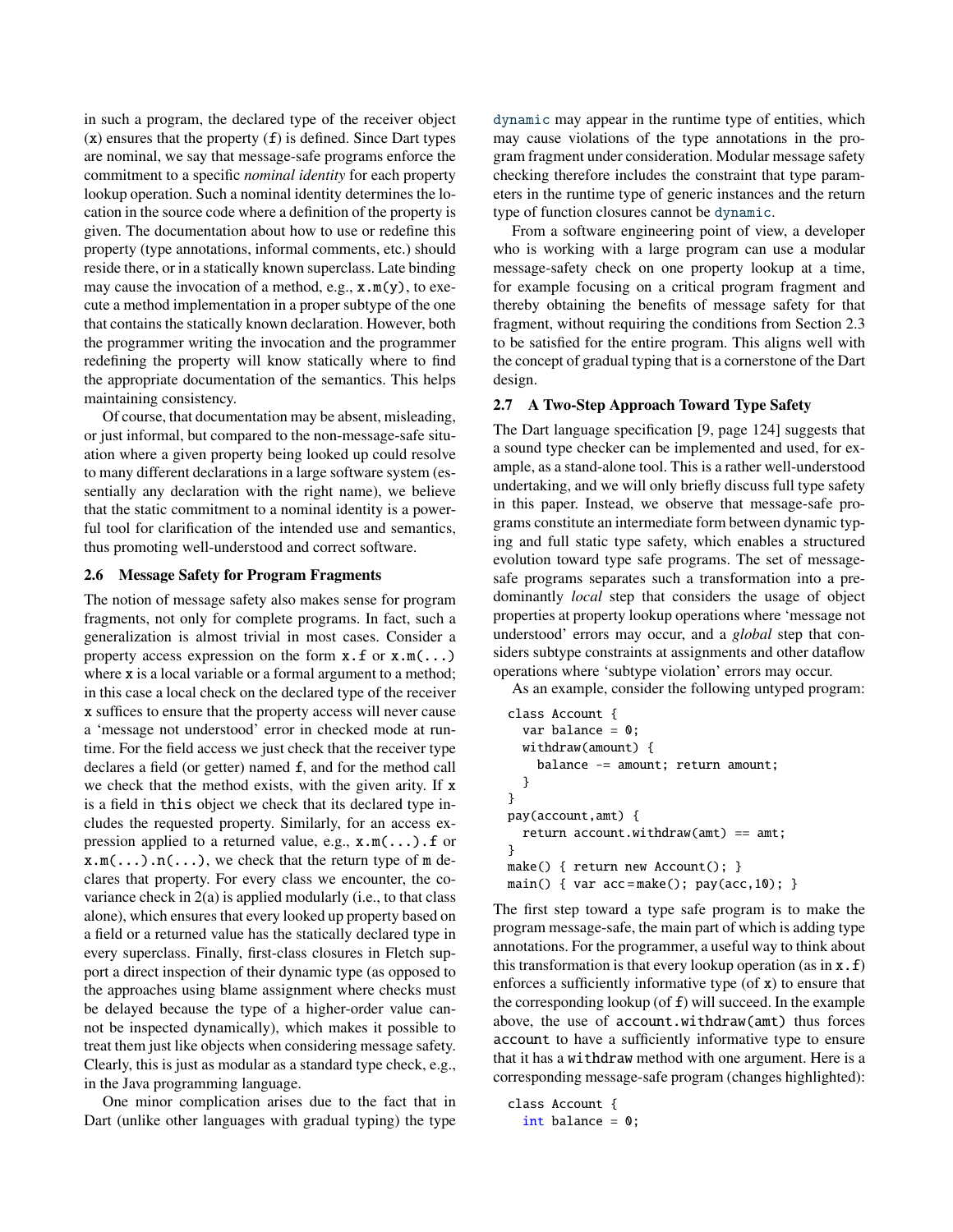```
Object withdraw(Object amount) {
    balance -= amount; return amount;
  }
}
Object pay(Account account, Object amt) {
  return account.withdraw(amt) == amt;}
Object make() { return new Account(); }
void main() { Object acc=make(); pay(acc,10); }
```
Note that acc can have type Object because no properties are used via this variable, in contrast to account. It is not required for message-safe programs that all types are as general as possible (e.g., pay could return type bool), but it is likely to be a practical and maintainable style to commit only to the types required for property lookups.

The second step in the transformation to a type safe program is to propagate types according to the dataflow that takes place in assignments and argument passing operations. Whenever a value is passed from some expression into a variable, the expression must have a type that is a subtype of that variable, and similarly for function arguments and return values. This is achieved by replacing declared types by subtypes in a process similar to constraint propagation, until the program satisfies the standard subtype constraint everywhere. A corresponding statically safe program is as follows:

```
class Account {
  int balance = 0;
  int withdraw(int amount) {
    balance -= amount; return amount;
  }
}
Object pay(Account account, int amt) {
  return account.withdraw(amt) == amt;}
Account make() { return new Account(); }
void main() { Account acc = make(); pay(acc, 10); }
```
In general, both steps may require restructuring of the program code itself, not just insertion or adjustment of type annotations: e.g., the code may be inherently type unsafe (such that some executions will produce a 'message not understood' error at runtime), or it may be safe only according to a structural typing discipline (such that some property accesses will succeed with different unrelated nominal types at different times). But for programs that have a safe nominal typing, it seems plausible that the constraint solving step could be performed automatically. However, exploring algorithms for that is future work.

Note that the type annotations in the first step can be chosen entirely based on the local use of features of each object, without any global considerations. This fits nicely with the expected importance of IDE support for code completion. The message-safe program may raise 'subtype violation' type errors at runtime, but it will not raise 'message not understood' errors. Hence, in message-safe programs, *the* *type annotations justify the actual property lookups*, while *implicit downcasts are still allowed, which enables a more flexible flow of data compared to traditional sound typing*.

# 3. Fletch

Fletch<sup>3</sup> is a calculus that aims to capture the essence of the Dart language, including the interaction between types and checked mode execution. Fletch includes just enough elements from Dart to faithfully characterize the core of the Dart type system and the associated dynamic semantics.

We first specify two distinct type systems for Fletch: the *standard type system*, which faithfully models the core of the Dart type system, elucidating how Dart typing works; and the *message-safe type system*, which embodies the additional constraints required for making programs message safe. The type systems are so similar that we specify them using a single set of type rules; highlighted elements in the type rules should then be omitted or included as described in captions. The message-safe type system is the main type system that is used in the soundness proof, and the standard type system is used to show how that relates to Dart. In Section 3.6 we briefly describe a third variant that ensures full type safety.

The calculus supports 'typeless' programs: put dynamic in all locations where a type is required. It also supports message-safe programs: the message-safe type system enforces programs with no occurrences of dynamic to be message safe, i.e., it embeds the requirements from Section 2.3.

As Fletch is designed to model a core of Dart, similar in spirit to how Featherweight Java [13] models the full Java language, it is practically infeasible to guarantee that Fletch precisely follows the semantics of Dart using testing or formal verification. Instead, we base our confidence on the fact that the description has been checked by central members of the Dart team at Google.

Like in other calculi, many features have been omitted, e.g., general statements. Notable omissions are conditional expressions ( $b$ ?  $e_1$ : $e_2$ ) and type tests ( $e$  is T), which are relevant for the Dart type system, but not essential when studying the idea of message safety. Apart from a couple of trivial syntactic abbreviations and some extensions needed to describe runtime states, Fletch is a syntactic and semantic subset of the Dart language, such that Fletch programs can easily be adapted to become Dart programs.

#### 3.1 Syntax

Dart is an imperative language with classes, whose syntax builds on the family of languages that includes Java, C++ and C#. Figure 1 shows the syntax of Fletch. The declaration categories CL, M, and F define classes, methods, and fields, and they are unsurprising. As usual,  $\overline{a}$  denotes the possibly empty list  $a_1, \ldots, a_n, n \geq 0$ .

<sup>3</sup> The first version of our Fletch calculus was published before the unrelated Google experimental runtime system of the same name.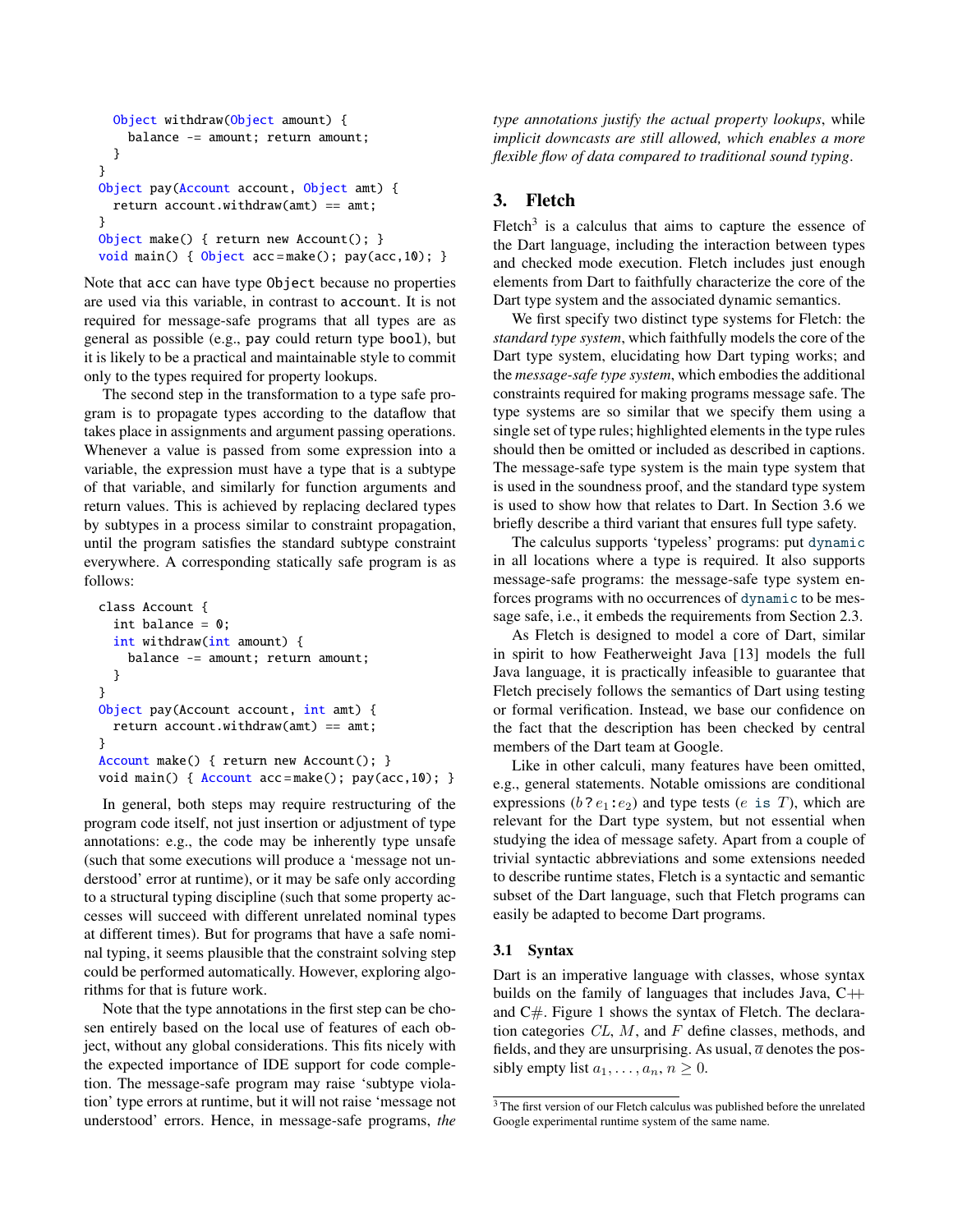$$
CL ::= \text{class } c < X \triangleleft N > \text{ extends } N \{F \mid N\}
$$
\n
$$
F ::= G \mid f;
$$
\n
$$
M ::= T \mid m(\overline{G} \mid x) \{ \text{return } e \}
$$
\n
$$
e ::= y \mid e \mid p \mid e \mid p = e \mid x = e \mid e(\overline{e}) \mid
$$
\n
$$
\text{new } N() \mid \text{fn } \mid \boxed{[T, e] \mid \tau = e \mid l}
$$
\n
$$
T ::= G \mid \text{void}
$$
\n
$$
G ::= X \mid N \mid \text{dynamic } \mid \bot \mid (\overline{G}) \to T
$$
\n
$$
N ::= C < \overline{G} >
$$
\n
$$
\text{fn} ::= T (\overline{G} \mid x) \Rightarrow e
$$
\n
$$
y ::= x \mid \text{this } \mid \text{null}
$$
\n
$$
p ::= \frac{f \mid m}{l \mid x \mid \text{min}}
$$

Figure 1. Fletch syntax. Boxed parts occur only at runtime.

Expressions (e) specify computations including variable and property lookup, assignments, function invocations, object creation, anonymous functions, and runtime expressions. Variables  $(y)$  denote method arguments  $(x)$  and the predefined names this and null. Locations  $(l)$  are variable locations (τ) or heap locations (*ι*), which we will discuss in Section 3.2. Names of fields, methods, classes, method arguments, type parameters, variable locations, and heap locations are disjoint, and denoted by f, m, c, x, X,  $\tau$ , and  $\iota$ respectively. In a slight abuse of notation we will use grammar nonterminals to indicate sets of terms; for example, e stands for the set of all syntactic expressions and we also use e as a metavariable that ranges over this set.

*Frame expressions*  $[T, e]$  arise when a function is invoked. Such an expression carries the declared return type of the invoked function. This enables a check on the type of the returned value, as required for checked mode execution.

The anonymous function syntax  $T(\overline{G \, x}) \Rightarrow e$  is slightly different from the corresponding syntax in Dart, which omits the return type  $T$ . It would be easy to introduce a preprocessing phase that obtains the statically known type of the returned expression e and adds it as the explicit return type. In other words, the explicitly declared return types for Fletch anonymous functions do not add essential information to programs. However, they do eliminate the need for some complicated machinery to compute the statically known return type whenever needed — which includes the dynamic semantics in checked mode. We deviate slightly from Dart here to avoid unnecessary complexity.

The class definitions in a program are modeled as a *class table*  $CT: c \hookrightarrow CL$ , which maps a finite set of class names into class definitions ( $\leftrightarrow$ ' indicates a partial function).

A class table CT is *well-formed* iff  $\Phi$  object  $\notin dom(CT)$ , but every other class name used in CT is defined, and inheritance is acyclic. A Fletch *program* is a pair (CT, e) where CT is a class table and e is an expression, and it is *well-*  $o$  : Obj =  $G \times$  Fields  $\times$  Methods  $\phi$  : Fields =  $f \hookrightarrow G \times \iota$  $\mu$  : Methods =  $m \hookrightarrow \iota$  $\sigma$  : Heap = LocH  $\mapsto$  Obj  $\cup$  fn  $\nu$  : VarEnv = LocV  $\hookrightarrow G\times$  LocH s : State = VarEnv  $\times$  Heap  $\times e$ 



*formed* iff CT is well-formed and both e and all expressions within all classes in CT contain only well-formed types (see Section 3.5) and identifiers that are defined in the relevant environment.

#### 3.2 Semantic Entities

The operational semantics of Fletch requires more complex semantic entities than many other calculi. We need to model a heap in order to express mutability, which we cannot ignore, because the semantics of lexically scoped closures and checked mode execution depend substantially on being in a mutable rather than an immutable setting. We need an extra level of indirection on method arguments in order to model first class closures and lexical nesting. Since local variables would be given the same treatment as method arguments, had they been included in the model, we will use the word *variable* as interchangeable with method arguments.

We model the heap by the maps denoted by  $\sigma$ , and the indirection for variables by the maps denoted by  $\nu$ . The former maps each heap location  $\iota \in$  LocH to an object or a closure, and the latter maps each variable location  $\tau \in \text{LocV}$ to a type and a heap location, as shown in Figure 2. We use the word *heap* to designate the former, *variable environment* to designate the latter, and *environment* to designate any of the two. LocH and LocV are disjoint, countably infinite sets.

A good intuition about  $\nu$  is that it is a log that models all the local state used in the execution so far. Each variable  $x$ is systematically replaced by an invocation specific variable location  $\tau$ , which ensures that variables are aliased across all nested scopes for each invocation of a method, but distinct for different method invocations.

We illustrate this using an example. Assume that a method  $m$  is invoked and returns an object containing two closures  $cl_1$  and  $cl_2$ , where  $cl_1$  will mutate a variable x and  $cl_2$  will use x. An execution of  $cl_1$  changing x must then work such that  $cl_2$  evaluates x to the new value. On the other hand, no such interaction is allowed between  $cl_2$  and a closure created from the same expression as  $cl_1$  during a different invocation of m. By the use of variable environments, all occurrences of x will be replaced by a variable location  $\tau_1$  in the first invocation, and by  $\tau_2 \neq \tau_1$  in the other invocation. Mutations of  $x$  will modify the given variable environment to map  $\tau_1$ , resp.  $\tau_2$ , to new heap locations.

In this way, we model all the bindings in the runtime stack, including the ones in activation records that have already been discarded. An alternative approach would be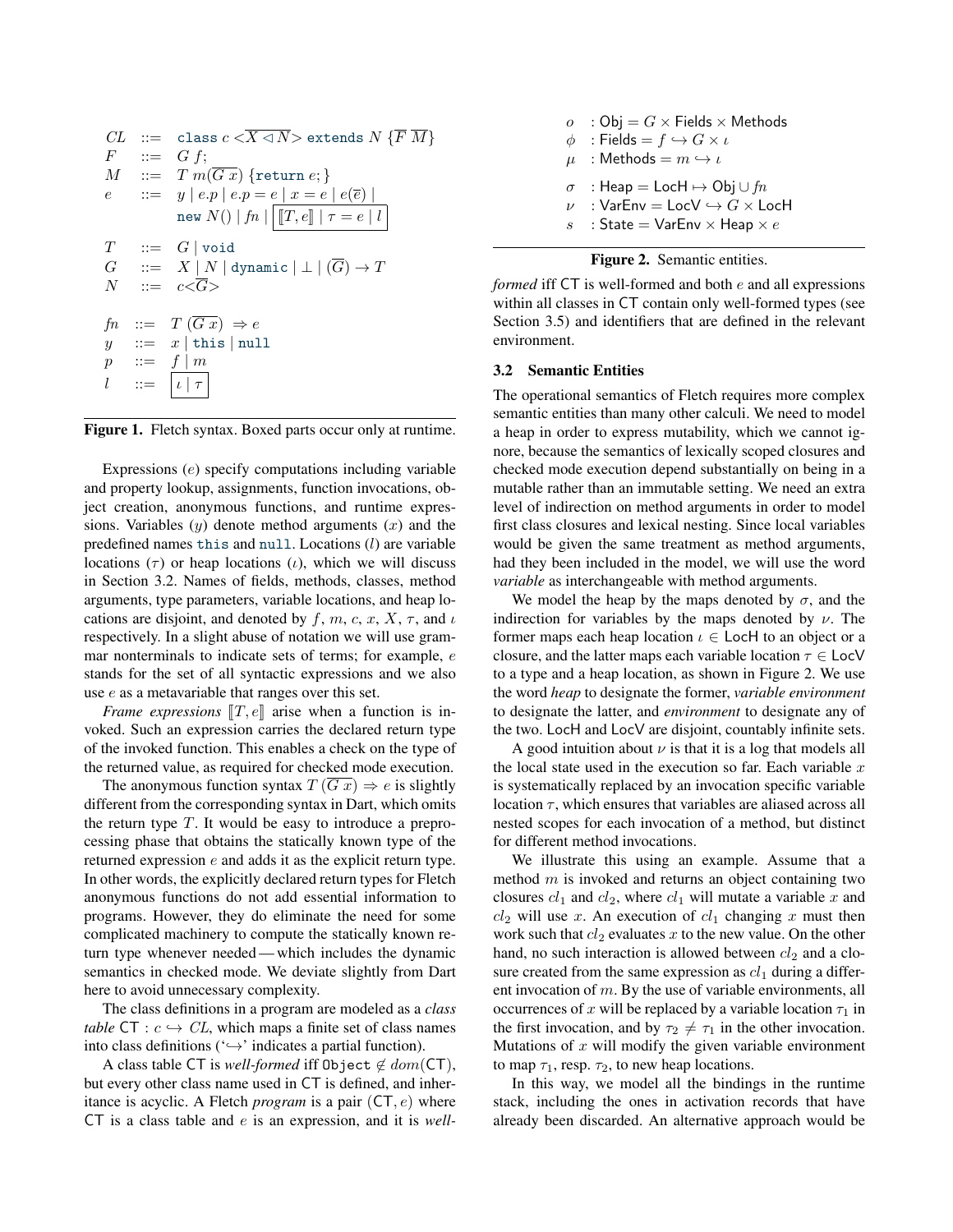to model the runtime stack directly. Our approach enables a significant simplification: we avoid modeling migration of variables to the heap in case a closure using variables in an activation record escapes out of the corresponding method invocation, and we avoid specifying how to detect that situation.

To be able to express checked mode execution, variable environments  $\nu$  provide not only a heap location for every variable location, but also the statically declared type of the corresponding variable, as represented by the syntactic metavariable G from Figure 1.

We also introduce objects, closures, field maps, and method maps. An object  $o$  contains its runtime type  $G$ , a map  $\phi$  from field names to declared types and heap locations, and a map  $\mu$  from method names to heap locations. A closure is simply represented by an anonymous function  $fn$ . There is no need to equip a closure with an environment: upon invocation it contains no free variables, because they are all replaced by variable locations, and this is replaced during object creation by a variable location  $\tau_{\text{this}}$ .

Notationally,  $[\tau/y]e$  denotes capture avoiding substitution in a Fletch expression  $e$ : all free occurrences of  $y$  in e are replaced by  $\tau$ . The same notation is used for substitution of types, etc. We also use brackets to denote maps of any type, i.e., finite, partial functions, listing each binding in the map. For instance,  $[\tau \mapsto (G, \iota)]$  is the map that maps  $\tau$ to  $(G, \iota)$ , and  $\parallel$  is the map that is everywhere undefined.

The state of a Fletch program during execution is represented by s (see Figure 2). The class table, CT, is frequently consulted during execution. It is constant throughout any program execution so we will leave it implicit, as is common in object calculi since Featherweight Java [13].

Some locations are predefined, e.g., the null pointer, which motivates the use of the base environments  $\nu_{base} = []$ and  $\sigma_{base} = [\iota_{null} \mapsto o_{null}]$ , where  $o_{null} = (\perp, [], []$  represents the predefined object null. Every runtime environment will extend one of these.

#### 3.3 Dynamic Semantics

We specify the dynamic semantics of Fletch in terms of a small-step operational semantics  $\longrightarrow$  that relates States to States, that is, each configuration is a triple  $\langle \nu, \sigma, e \rangle$ . The rules for expression evaluation in Fletch are shown in the technical report [10]. Every terminating expression evaluates to a heap location  $\iota$ , which is the only kind of values that Fletch supports. Expression evaluation may have side effects in terms of updates to the heap or the variable environment.

The Dart language includes getter and setter methods. They can be explicitly declared, but otherwise for each declared field the compiler automatically provides a getter and a setter, and for each method a getter returning a tear-off closure [9]. Although all fields are private in Dart, they can be accessed from other classes by implicit uses of getters and setters. For instance, if class C contains field f then new C().f will call the automatically generated getter

$$
\Delta \vdash \bot \ll T \qquad \Delta \vdash T \ll \text{dynamic} \qquad \Delta \vdash T \ll T
$$
\n
$$
\frac{\Delta \vdash T_1 \ll T_2 \quad \Delta \vdash T_2 \ll T_3}{\Delta \vdash T_1 \ll T_3}
$$
\n
$$
\frac{\Delta \vdash \overline{G_1} \ll \overline{G_2}}{\Delta \vdash X \ll \Delta(X) \qquad \overline{\Delta \vdash c \ll \overline{G_1} \ll c \ll \overline{G_2}}}
$$
\n
$$
\frac{\text{CT}(c) = \text{class } c \ll \overline{X \ll N>} \text{ extends } N \{ \cdots \}}{\Delta \vdash c \ll \overline{G} > \ll \overline{[G/\overline{X}]N}}
$$



method named f that returns the value of the field f. Similarly, new  $C()$ .  $f = e$  will call the generated setter method named  $f$  = that sets the field  $f$  to the value of its argument e. Since Dart does not introduce any significant novelties about getters and setters, we only model automatically generated getters and setters. For simplicity we do this by means of primitive field read/write and method read operations. This does differ from the language specification, but it is a faithful model of the core of the language.

#### 3.4 Subtyping

A type environment  $\Delta$  is a finite map from type variables to class types. We use the notation  $X_1 \leq N_1, \ldots, X_n \leq N_n$ for explicit listings, where  $\lt$ : is also used for the subtyping relation described later. Each element  $X \leq N$  indicates that X must be bound to a subtype  $N'$  of N.

*Typing specificity* is a partial order on types. We say that  $T_1$  is more specific than  $T_2$  in the type environment  $\Delta$  iff  $\Delta \vdash T_1 \ll T_2$  is provable according to Figure 3. Note that the rules follow the declared extends relationship, but they leave some special cases to subtyping (defined below). E.g., [SUB-DYN-SUB] makes dynamic a subtype of all other types.

Type rules for type specificity do not describe the full subtype relation for Fletch types. The special type annotation dynamic allows the programmer to leave a type unspecified in the program, and unchecked by the compiler. The type dynamic behaves as a supertype and as a subtype of any other type in the language, and no type warnings ever appear for expressions of type dynamic. Generic type parameters may also be declared as dynamic.

An unfortunate side effect of the type dynamic is that the subtype relation in Fletch is not transitive. For example, it is the case that  $\Delta \vdash List\cdot$ : List<dynamic> and  $\Delta \vdash$  List<dynamic> <: List<String>. If the rules had been transitive we could conclude  $\Delta \vdash \texttt{List}\texttt{} \texttt{<}:$ List<String>, which should not hold. Transitivity only holds among class types, but not when the type dynamic is used.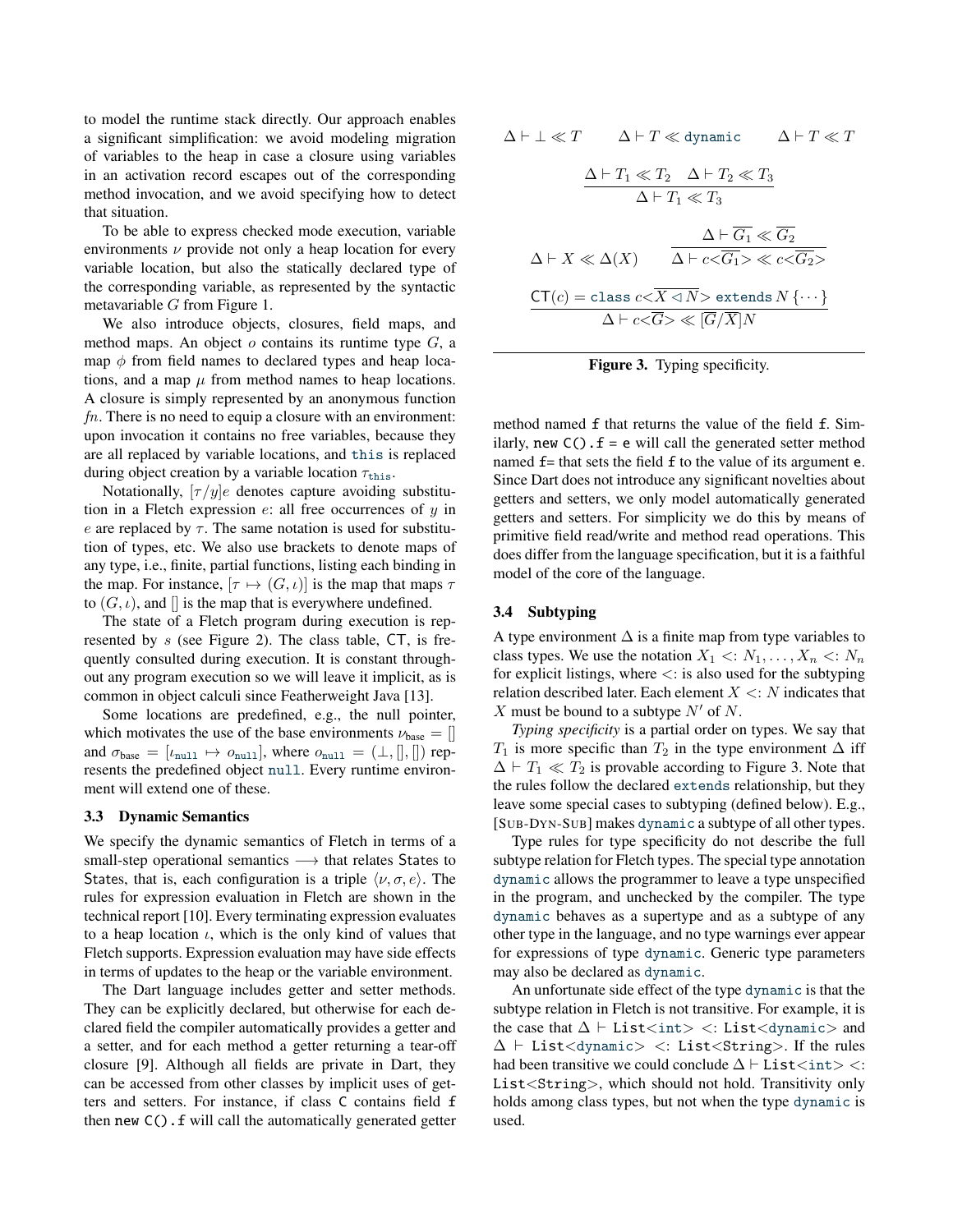$$
\begin{aligned} \text{[SUB-DYN-SUB]} &\xrightarrow{\Delta \vdash \text{dynsub}(T_1) \ll T_2} \\ &\xrightarrow{\Delta \vdash T_1 <: T_2} \\ \text{assignable}_{\Delta}(\overline{G_1}, \overline{G_2}) \\ \text{[SUB-FUN}_s] &\xrightarrow{\text{assignable}_{\Delta}(T_1, T_2)} \text{or } T_2 = \text{void} \\ &\xrightarrow{\Delta \vdash (\overline{G_1}) \rightarrow T_1 <: (\overline{G_2}) \rightarrow T_2} \\ &\xrightarrow{\text{assignable}_{\Delta}(\overline{G_1}, \overline{G_2})} \\ \text{[SUB-FUN}_f] &\xrightarrow{\Delta \vdash T_1 <: T_2} \text{or } T_2 = \text{void} \\ \text{[SUB-FUN}_f] &\xrightarrow{\Delta \vdash (\overline{G_1}) \rightarrow T_1 <: (\overline{G_2}) \rightarrow T_2} \\ \text{[SUB-OBIECT]} &\xrightarrow{\Delta \vdash (\overline{G_1}) \rightarrow T_1 <: \text{Object}} \end{aligned}
$$

Figure 4. Subtyping. The standard type system (most closely modeling Dart) uses [SUB-FUNs], and the messagesafe variant uses [SUB-FUN $_f$ ]. The boxes just point out the differences (cf. Section 2.3, requirement 2(b)).

We need to define a simple syntactic transformation of types to promote dynamic to the bottom type:

$$
\mathtt{dynsub}(T) = \left\{ \begin{array}{cl} \bot & \text{if } T = \mathtt{dynamic} \\ c {<} \mathtt{dynsub}(\overline{G}) {>} & \text{if } T = c {<} \overline{G} {>} \\ T & \text{otherwise} \end{array} \right.
$$

With dynsub $(T)$ , we can define the subtype relation as shown in Figure 4. This ensures  $\Delta \vdash$  List  $\langle$  dynamic $\rangle$   $\langle$ : List<String>, as  $\Delta \vdash$  List< $\perp$ >  $\ll$  List<String>, which solves the previously mentioned transitivity problem.

The notion of assignability in object-oriented languages often coincides with subtyping. As Figure 5 shows, the assignability relation in Fletch is strictly larger than the subtyping relation: types are assignable if either of them is a subtype of the other. Type parameters are treated likewise. While this clearly allows programmers to assign values to variables that cause runtime failures in checked mode, the static type checker does reject direct assignments between unrelated types. As an example, the following program is type correct by these rules:

```
class C<X,Y> {
  int x;
  C<String,Object> y;
  void initX() {this.x = new Object();}
  void initY() {this.y = new C < 0bject, String>(); }
}
```
The careful reader may notice a subtle detail in the subtyping relation: as subtyping is used not only for static type checking, but also in checked mode runtime execution, the necessary modification of the function subtyping rule also affects the runtime semantics. Providing alternative static

$$
\frac{\Delta \vdash T_1 \mathrel{<:} T_2}{\text{assignable}_{\Delta}(T_1, T_2)} \\\\ \frac{\Delta \vdash T_2 \mathrel{<:} T_1 \quad T_1, T_2 \text{ are not function types}}{\text{assignable}_{\Delta}(T_1, T_2)} \\\\ \frac{\text{assignable}_{\Delta}(G_1, G_2)}{\text{assignable}_{\Delta}(c \mathrel{<} \overline{G_1} \mathrel{>}, c \mathrel{<} \overline{G_2} \mathrel{>})}
$$



type checkers for Dart is explicitly encouraged by the language specification, in accordance with the choice by the language designers that presence of static type warnings does not prevent execution; however, changing the runtime semantics is another matter. Interestingly, the Dart language designers are seriously considering our proposal to replace [SUB-FUN<sub>s</sub>] by [SUB-FUN<sub>f</sub>], also at runtime [16]. Also note that message safety can be achieved even without this change to the runtime semantics by letting the compiler apply a simple program transformation using extra local variables for results returned by first-class closures.

#### 3.5 Expression Typing

The typing judgment  $\nu; \sigma; \Delta; \Gamma \vdash e : T$  indicates that the expression  $e$  is well typed with the type  $T$  in the environments  $\nu$ ,  $\sigma$ ,  $\Delta$  and  $\Gamma$ . Here,  $\nu$  maps variable locations to heap locations,  $\sigma$  maps heap locations to objects or closures,  $\Delta$  maps type variables to their upper bounds, and  $\Gamma$  maps variables to their declared types. When type checking a program,  $\nu$  and  $\sigma$  will be empty, but they are required for type checking a program state during execution, i.e., in the soundness proof. The initial environments for an execution are  $\nu_{base}$  and  $\sigma_{base}$ (see Section 3.2),  $\Delta_{base} = \emptyset$ , and  $\Gamma_{base} = \{\text{null} : \bot\}.$ 

The Fletch type systems differ from the Dart type system in a couple of ways. In particular, in Figure 6 there are several type rules concerned with runtime expressions, e.g., heap locations, that are absent in the Dart specification because it does not formalize the dynamic semantics. The [T-FUNCTION] rule contains the return type, which is absent in the Dart syntax; we gave reasons for having it in Section 3.1. Finally, the message-safe variants of many rules encode requirements specific to message-safe programs.

The message-safe type system differs from the standard type system by introducing more strict requirements in the areas where Dart typing has the greatest degree of built-in unsoundness. However, as we mentioned in Section 2 there is a conflict between the use of assignability and proofs of soundness, which is the reason why the assignability premises are boxed in Figure 6. These premises are treated specially in our message-safety soundness proof (Section 4).

In fact, omitting these assignability premises only makes typing more flexible during some steps of execution. If stan-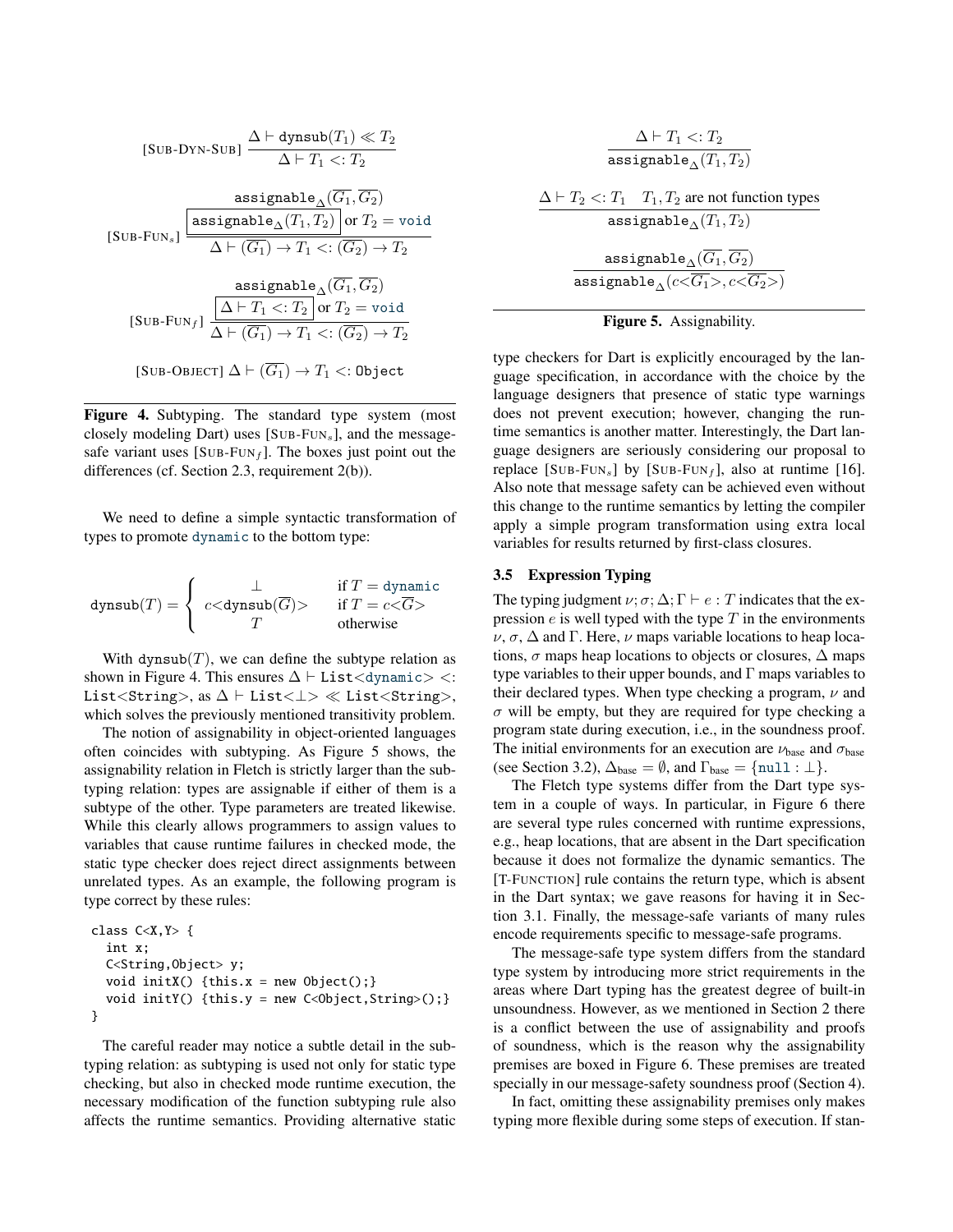[T-VAR] 
$$
\nu; \sigma; \Delta; \Gamma \vdash y : \Gamma(y)
$$
 [T-READ]  $\frac{\nu; \sigma; \Delta; \Gamma \vdash e_0 : T \text{ accessor}(bound_{\Delta}(T), p) = G}{\nu; \sigma; \Delta; \Gamma \vdash e_0 : T}$   $\nu; \sigma; \Delta; \Gamma \vdash e_0 : T$   $\frac{\nu; \sigma; \Delta; \Gamma \vdash e_0 : T}{\nu; \sigma; \Delta; \Gamma \vdash e_1 : T_1}$  [T-WRITE]  $\frac{\nu; \sigma; \Delta; \Gamma \vdash e_0 : T}{\nu; \sigma; \Delta; \Gamma \vdash e_0 : f} = e_1 : T_1$   
\n[ (T-ASSION]  $\frac{\nu; \sigma; \Delta; \Gamma \vdash e : T \text{ assignable}_{\Delta}(T, \Gamma(x))}{\nu; \sigma; \Delta; \Gamma \vdash x = e : T}$   $\frac{\text{assignable}_{\Delta}(T, \Gamma(x))}{\nu; \sigma; \Delta; \Gamma \vdash e_0 : \text{dynamic } \nu; \sigma; \Delta; \Gamma \vdash \overline{e} : \overline{T}}$  [T-NEW]  $\frac{\Delta \vdash N \text{ OK}}{\nu; \sigma; \Delta; \Gamma \vdash e_0 \nu; \Delta; \Gamma \vdash e_0 \overline{e} : \text{dynamic } \nu; \sigma; \Delta; \Gamma \vdash e_0 \overline{e} : \overline{T}$   $\frac{\Delta \vdash N \text{ OK}}{\nu; \sigma; \Delta; \Gamma \vdash e_0 \nu; \Delta; \Gamma \vdash e_0 \overline{e} : T}$  [T-NEW]  $\frac{\Delta \vdash N \text{ OK}}{\nu; \sigma; \Delta; \Gamma \vdash e_0 \overline{e} : T}$   $\frac{\text{assignable}_{\Delta}(\overline{T'}, \overline{G})}{\nu; \sigma; \Delta; \Gamma \vdash e_0 \overline{e} : T}$   $\frac{\text{assignable}_{\Delta}(\overline{T'}, \overline{G})}{\nu; \sigma; \Delta; \Gamma \vdash \overline{e} : \overline{G} \vdash e_0 : T}$   $\frac{\text{Assignable}_{\Delta}(T', T)}{\nu; \sigma; \Delta; \Gamma \vdash \overline{e} : \overline{T} \text{ (Gx)} \Rightarrow e_0 : (\overline{G}) \rightarrow T}$  [T-RUNTIME-

Figure 6. Expression typing. Boxed parts in conclusions are Fletch artifacts that do not occur in the actual Dart syntax; boxed premises are treated specially in the proof of message-safety soundness (see Section 4). The rule [T-DYNAMIC-CALLs] is included in the standard type system and omitted in the message-safe type system (cf. Section 2.3, requirement 1).

dard typing would have failed at some point — for example, because the type of an actual argument to a method invocation is not a subtype of the declared argument type— then such a relaxed variant of message-safe typing where these assignability premises are omitted will also fail at the point where the method is invoked, but it will allow the evaluation of the actual arguments to proceed to that point. In contrast, standard typing would fail as soon as an actual argument obtains a type that is not a subtype of the formal argument type. In other words, no errors are suppressed, but they may be detected later when using the relaxed variant of the messagesafe type system.

The reason why the relaxation of the message-safe type system is necessary in the first place is that the standard type system "predicts" errors much earlier, and it is then not true that computation can proceed all the way until an easily recognizable error configuration has been reached. This means that the progress property only holds if specified in a complex manner (that does not offer any additional

insight, and by the way does not match the behavior of an actual implementation where argument evaluation would also be allowed to finish before an error is detected).

The rules [T-VAR], [T-READ], [T-WRITE], and [T-ASSIGN] are unsurprising apart from the assignability checks, which allow some types to be both subtypes and supertypes where typical type systems would require a subtype. When assignability is omitted, even unrelated types are allowed.

The rule [T-CALL] is also unsurprising, apart from the fact that it allows for supertypes (with assignability) or unrelated types (without assignability) for the actual arguments. The [T-NEW] rule is very simple because mutability allows us to omit constructors. [T-FUNCTION] is also standard, noting that the list  $\overline{Gx}$  cannot contain any duplicate variable names.

Finally, the rules [T-RUNTIME-LOC], [T-RUNTIME-FRAME] and [T-RUNTIME-VASSIGN] are simple extrapolations from programs to runtime expressions, to be used in the soundness proof. The typeof function determines the type of a heap location or variable location.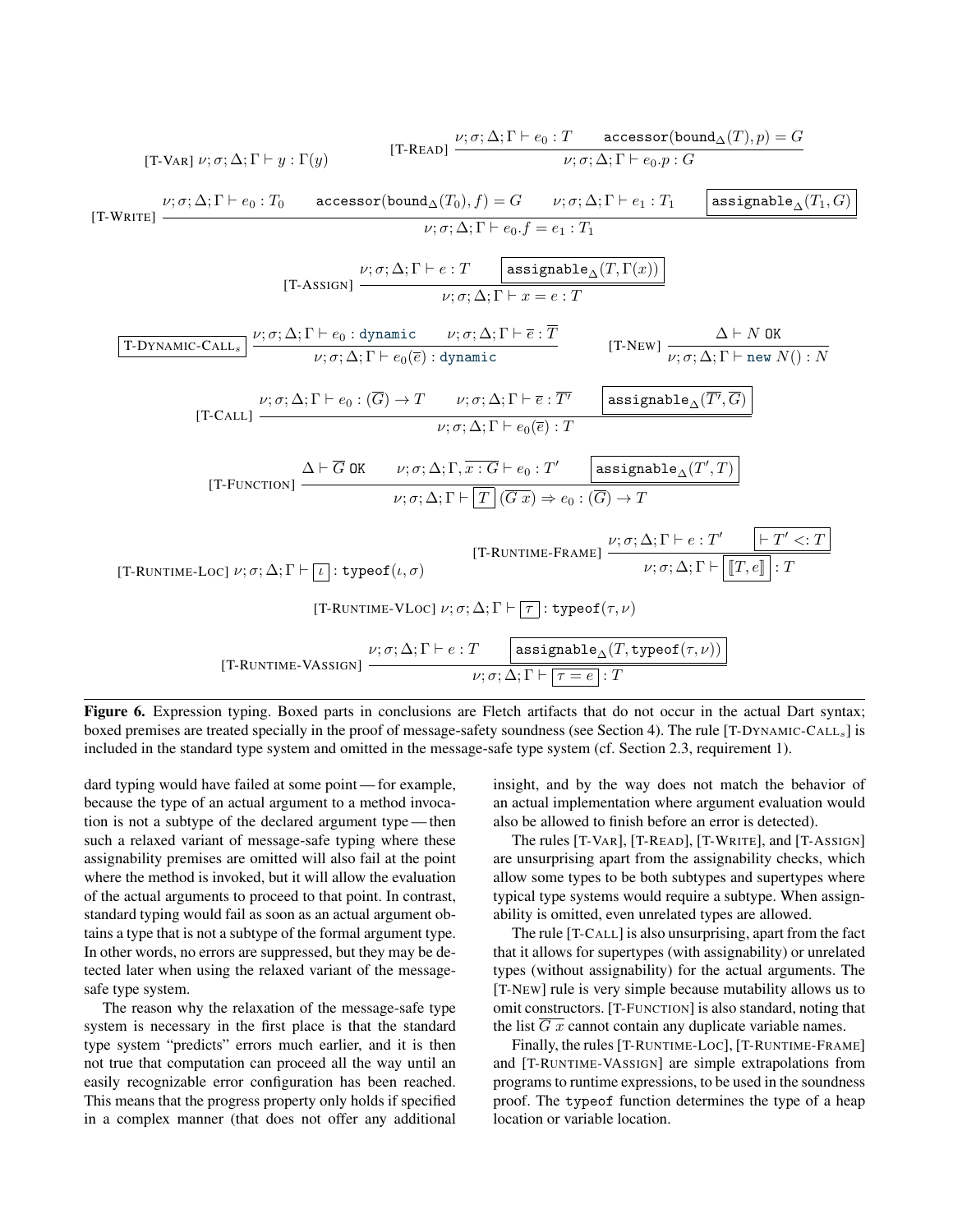$$
\begin{array}{ll} \texttt{ftype}(G_1,f)=G_2 & \texttt{mtype}(G_1,m)=G_2 \\ \texttt{accessor}(G_1,f)=G_2 & \texttt{accessor}(G_1,m)=G_2 \\ & \texttt{ftype}(\texttt{bound}_{\Delta}(N),f)=G_2 \\ & \texttt{implies} \boxed{\Delta\vdash G_1<:G_2} \\ & \texttt{foverride}_{\Delta}(f,N,G_1) \\ & \texttt{mtype}(m,\texttt{bound}_{\Delta}(N))=(\overline{G_2})\rightarrow T_2 \\ & \texttt{implies} \boxed{\Delta\vdash \overline{G_1}\rightarrow T_1<:\overline{G_2}\rightarrow T_2} \\ & \texttt{moveride}_{\Delta}(m,N,(\overline{G_1})\rightarrow T_1) \end{array}
$$

Figure 7. Auxiliary definitions. Boxed parts enforce properties required in message-safe programs (cf. Section 2.3, requirement  $2(a)$ ; the standard type system uses assignability instead of subtyping in those rules.

$$
CT(c) = \text{class } c < \overline{X \lhd \ldots} > \text{extends } N \ldots \{ \overline{F} \ldots \}
$$
\n
$$
\text{type}([\overline{G_1}/\overline{X}]N, f) = G_2 \qquad f \notin dom(\overline{F})
$$
\n
$$
\text{type}(c < \overline{G_1} > f) = G_2
$$
\n
$$
\text{type}(\text{dynamic}, f) = \text{dynamic}
$$
\n
$$
\text{CT}(c) = \text{class } c < \overline{X \lhd \ldots} > \ldots \{ \ldots G_2 f; \ldots \}
$$
\n
$$
\text{type}(c < \overline{G_1} > f) = [\overline{G_1}/\overline{X}]G_2
$$
\n
$$
\text{CT}(c) = \text{class } c < \overline{X \lhd \ldots} > \text{extends } N \ldots \{ \ldots \overline{M} \}
$$
\n
$$
\text{mtype}([\overline{G_1}/\overline{X}]N, m) = G_2 \qquad m \notin dom(\overline{M})
$$
\n
$$
\text{mtype}(c < \overline{G_1} > m) = G_2
$$
\n
$$
\text{mtype}(\text{dynamic}, m) = \text{dynamic}
$$
\n
$$
\text{CT}(c) = \text{class } c < \overline{X \lhd \ldots} > \qquad f \quad T \quad (\overline{G \lhd \ldots} \lhd \ldots)
$$

$$
\frac{\mathsf{CT}(c) = \text{class } c < X \triangleleft \dots > \dots \{ \dots T \ m(G_2 \ x) \{ \dots \} \}}{\text{mtype}(c < \overline{G_1} > m) = [\overline{G_1}/X]((\overline{G_2}) \to T)}
$$

#### Figure 8. Lookup definitions.

Figure 7 defines a few auxiliary functions: accessor is a shorthand for property lookup, foverride defines requirements on redeclaring a field in a subclass, and moverride defines requirements on method overriding. The bound $\Delta(T)$ function replaces the type variables in the type  $T$  by their upper bound as defined in the type environment  $\Delta$ .

Figure 8 defines field and method type lookup by the functions ftype and mtype. The only nonstandard element of ftype is the treatment of the receiver type dynamic where all field names are considered to be defined and having the type dynamic. Similarly, the only nonstandard part of mtype is that a receiver of type dynamic is considered to have all methods, each of which also has the type dynamic.

$$
\Delta \vdash \text{dynamic OK} \qquad \Delta \vdash \bot \text{ OK} \qquad \Delta \vdash \text{void OK}
$$
\n
$$
\Delta \vdash \text{Object OK} \qquad \Delta \vdash \text{void OK}
$$
\n
$$
\frac{\Delta \vdash \overline{G} \text{ OK} \quad \Delta \vdash T \text{ OK}}{\Delta \vdash (\overline{G}) \to T \text{ OK}} \qquad \frac{X \in \text{dom}(\Delta)}{\Delta \vdash X \text{ OK}}
$$
\n
$$
\text{CT}(c) = \text{class } c < \overline{X \lhd N} > \text{extends } N \{ \cdots \}
$$
\n
$$
\Delta \vdash \overline{G} <: [\overline{G}/\overline{X}] \overline{N} \quad \Delta \vdash \overline{G} \text{ OK}
$$



$$
\Delta = \overline{X \leq N} \quad \Delta \vdash G \text{ OK}
$$
\n
$$
\text{CT}(c) = \text{class } c \leq \overline{X} \leq N > \text{extends } N \{ \cdots \}
$$
\n
$$
\text{foverride}_{\Delta}(f, N, G)
$$
\n
$$
G f \text{ OK } in \ c
$$

$$
\Delta = X \leq N \qquad \Delta \vdash T \text{ OK} \qquad \Delta \vdash \overline{G} \text{ OK}
$$
\n
$$
\emptyset; \nu_{\text{base}}; \Delta; \Gamma_{\text{base}}, \overline{x:G}, \text{this}: c < \overline{X} > \vdash e_0 : T_0
$$
\n
$$
\text{CT}(c) = \text{class } c < \overline{X} \lhd \overline{N} > \text{ extends } N \{ \cdots \}
$$
\n
$$
\text{assignable}_{\Delta}(T_0, T)
$$
\n
$$
\text{moreride}_{\Delta}(m, N, (\overline{G}) \to T)
$$
\n
$$
\overline{T} \ m(\overline{G} \ x) \{ \text{ return } e_0; \} \text{ OK } \text{ in } c
$$
\n
$$
\Delta = \overline{X} \leq: \overline{N} \qquad \Delta \vdash \overline{N} \text{ OK} \qquad \Delta \vdash N \text{ OK}
$$
\n
$$
\text{nodup}(\overline{X}) \qquad \text{nodup}(\overline{f}) \qquad \text{nodup}(\overline{m})
$$
\n
$$
\overline{F} \text{ OK } \text{ in } c \qquad \overline{M} \text{ OK } \text{ in } c
$$
\n
$$
\text{class } c < \overline{X \lhd N} > \text{ extends } N \{ \overline{F} \ \overline{M} \} \text{ OK}
$$



Figure 9 defines what it means for a type  $T$  to be wellformed in a type environment  $\Delta$ , written  $\Delta \vdash T$  OK. Type well-formedness requires subtyping for type parameters rather than assignability: if we have a class definition class  $c < X <$  String> {...} then  $c <$ Object> is not a well-formed type, since  $\overline{X}$  must be a subtype of String.

Figure 10 shows the top-level rules for typing of classes that causes all the other elements of type checking to be applied. The notation nodup( $\overline{a}$ ) indicates that the list  $\overline{a}$  contains no duplicates.

#### 3.6 Modifications for Full Type Safety

Figure 11 formalizes the additional modifications from Section 2.4 that ensure full type safety. Note that class subtyping is modified via the typing specificity definition, and method overriding is modified via the function subtyping definition.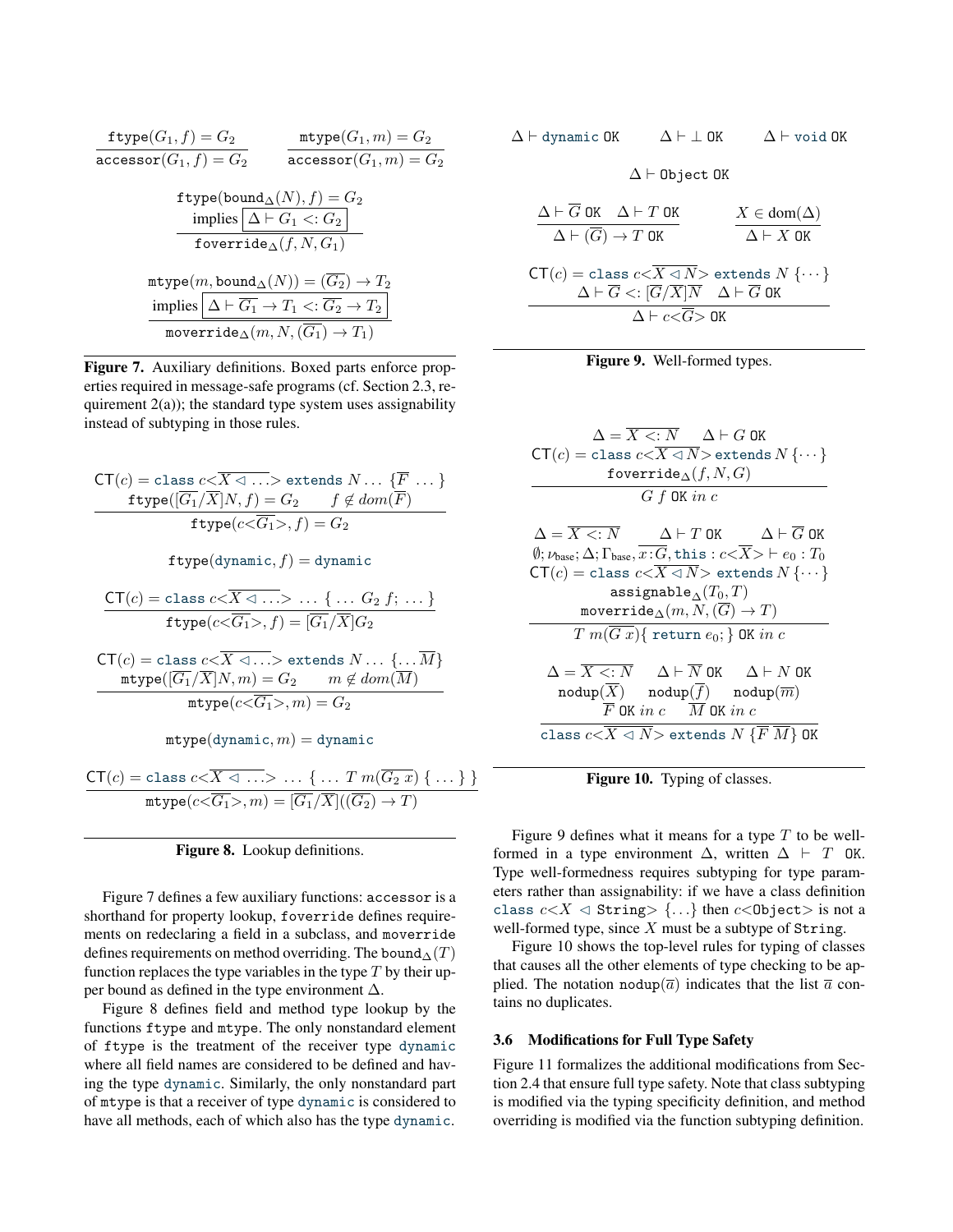| $\overline{G_1} = \overline{G_2}$                           | ftype(bound <sub>Δ</sub> (N), f) = $G_2$                                          |
|-------------------------------------------------------------|-----------------------------------------------------------------------------------|
| $\Delta \vdash c < \overline{G_1} > \ll c < \overline{G_2}$ | fore $\overline{G_1} = G_2$                                                       |
| $\Delta \vdash \overline{G_2} < \overline{G_1}$             |                                                                                   |
| $[\text{SUB-FUN}_f]$                                        | $\Delta \vdash \overline{G_2} < \overline{G_1}$                                   |
| $\Delta \vdash \overline{G_2} < \overline{G_1}$             |                                                                                   |
| $[\text{SUB-FUN}_f]$                                        | $\Delta \vdash (\overline{G_1}) \rightarrow T_1 < \overline{G_2} \rightarrow T_2$ |

Figure 11. Modifications that ensure full type safety. The boxed parts show the changes compared to the message-safe type system (cf. Figures 3, 7, and 4). In addition, the second and third rules of Figure 5 are removed.

### 4. Soundness of Message Safety

Soundness is traditionally associated with Milner's phrase *well-typed programs can't go wrong*, but message safety allows for subtype violation errors (and null pointer errors), whereas message not understood must be ruled out. As usual, the main step on the way to a soundness proof for message safety is progress and preservation.

The following lemmas use a relaxed form of the messagesafe type system where the boxed premises in Figure 6 are omitted. We thereby avoid the problems with non-transitivity of assignability, and, perhaps surprisingly, message-safety soundness still holds in this weakened type system. As a corollary, message-safety soundness also holds for the message-safe type system.

In the lemmas, the notation  $\sigma$  OK means that every location in the heap  $\sigma$  is well-formed. (The meaning of object well-formedness is defined in the technical report [10], and a similar criterion applies for closures.) The notation  $\sigma \vdash \nu$  OK means that each variable location in  $\nu$  is mapped to a pair  $(G, \iota)$  such that typeof $(\iota, \sigma)$  is a subtype of G. The notation  $\nu$ ;  $\sigma \vdash e$  ACCEPTABLE\_ERROR means that the configuration  $\langle \nu, \sigma, e \rangle$  is a subtype violation or null pointer error (defined formally in the technical report [10]).

LEMMA 4.1 (Progress). *If*  $\nu$ ;  $\sigma$ ;  $\emptyset$ ;  $\Gamma_{base} \vdash e$  : T and  $\sigma$  OK *and*  $\sigma \vdash \nu$  OK *and e, v, and*  $\sigma$  *do not contain* dynamic *then* 

- *a)* e *is a value (i.e., a heap location) or*
- *b*)  $\langle \nu, \sigma, e \rangle \longrightarrow \langle \nu', \sigma', e' \rangle$  for some  $\nu', \sigma', e'$  or
- *c*)  $\nu$ ;  $\sigma \vdash e$  ACCEPTABLE\_ERROR.

**Proof** By induction on the typing derivation  $\nu$ ;  $\sigma$ ;  $\emptyset$ ;  $\Gamma_{\text{base}}$   $\vdash$  $e: T$ . See the proof in Coq for further details.<sup>4</sup>

LEMMA 4.2 (Preservation). *If*  $\nu$ ;  $\sigma$ ;  $\emptyset$ ;  $\Gamma_{base} \vdash e$  : T and  $\sigma$  OK and  $\sigma \vdash \nu$  OK and  $\langle \nu, \sigma, e \rangle \longrightarrow \langle \nu', \sigma', e' \rangle$  and  $e, \nu$ , *and*  $\sigma$  *do not contain* dynamic *and*  $\sigma_{base} \subseteq \sigma$  *then both of the following hold:*

*1*)  $\sigma'$  OK *and*  $\sigma' \vdash \nu'$  OK *and*  $\sigma_{base} \subseteq \sigma'$  *and*  $e', \nu'$ *, and*  $\sigma'$ *do not contain* dynamic *and either* **2a**)  $\nu'; \sigma'; \emptyset; \Gamma_{base} \vdash e': T'$  where  $\emptyset \vdash T' \lt: T$  or 2b)  $\nu'; \sigma' \vdash e'$  ACCEPTABLE\_ERROR.

**Proof** Induction on the derivation  $\langle \nu, \sigma, e \rangle \longrightarrow \langle \nu', \sigma', e' \rangle$ (see the Coq sources).  $\Box$ 

From these lemmas we can obtain the soundness result:

THEOREM 4.3 (Message-safety soundness).

*If*  $\nu$ ;  $\sigma$ ;  $\emptyset$ ;  $\Gamma_{base}$   $\vdash$  e : T and  $\sigma$  OK and  $\sigma$   $\vdash$   $\nu$  OK and σ*base* ⊆ σ *and* e*,* ν*, and* σ *do not contain* dynamic *and*  $\langle \nu, \sigma, e \rangle \longrightarrow^* \langle \nu', \sigma', e' \rangle$  and  $e'$  is a normal form then

*a*)  $e'$  is a value and  $\nu'; \sigma'; \emptyset; \Gamma_{base} \vdash e': T'$  and  $\emptyset \vdash T' <: T$  or *b*)  $\sigma'$ ;  $\nu' \vdash e'$  ACCEPTABLE\_ERROR.

*Moreover, in both cases,*  $\sigma'$  OK *and*  $\sigma' \vdash \nu'$  OK *and*  $e'$ ,  $\sigma$ , *and*  $\nu$  *do not contain* dynamic *and*  $\sigma_{base} \subseteq \sigma'$ .

**Proof** Induction on  $\langle \nu, \sigma, e \rangle \longrightarrow^* \langle \nu', \sigma', e' \rangle$  (see the Coq sources).  $\Box$ 

The variant with full type safety (Section 3.6) additionally rules out subtype violation errors, and applies to both checked and production mode execution. We omit a formalization of this property.

### 5. Experiments

*Violations of message safety* Although the focus of this paper is on the theoretical development of message safety, we have performed an initial experiment to assess the impact of our approach for the Dart language. The overall results are as follows. We modified the *dartanalyzer* tool to perform message-safety checking and used it on the Dart tool chain, the core libraries, several other libraries, and some applications. We found that violations of the message safety requirements 2(a) and 2(b) (see Section 2.3) are generally design flaws. For instance, 4 bugs were accepted and fixed by the Dart team. More details of this experiment are described in the technical report [10].

*Modifying function subtyping* As explained in Section 3.4, obtaining message safety guarantees in Dart requires not only modifying the static type system but also, which is more controversial, adjusting the rule for function subtyping (Figure 4) in checked mode runtime execution. The Dart language designers have confirmed that the consequences of the rule for function subtyping in the current language standard were not intended [16].

Now, the question is how to implement the proposed change and whether it will affect existing Dart code. For

<sup>4</sup> The proof (http://www.brics.dk/fletch/) contains some unproven ('Admitted') but plausible lemmas. Technically, soundness has been reduced to those lemmas.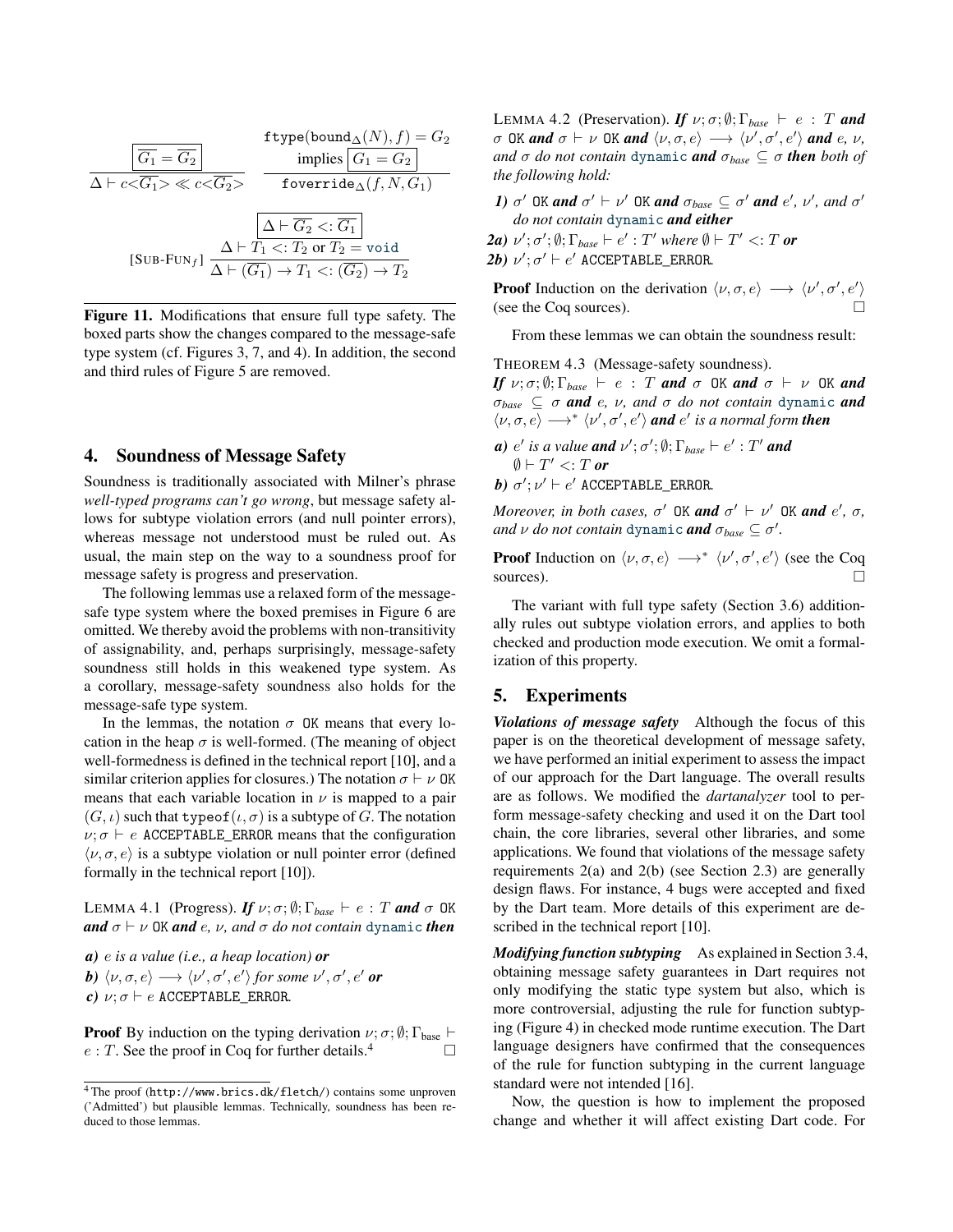the first part, we find that the change requires only one new line of code in the Dart virtual machine and only one new line of code in the compiler runtime environment. For the second part, we tested if the change affects the *dart2js* compiler, which is presumably among the most complex Dart programs that exist. More specifically, we performed the following experiment using the *co19* compiler test suite, which consists of 10 264 tests. We exercised the *dart2js* compiler by running *co19* on the modified virtual machine. If correctness of *dart2js* had relied on the original function subtyping rule, this would likely have caused some of the tests to fail. Nevertheless, even with such a complex program and an extensive test suite, not a single test case is affected.

Running the virtual machine test suite on the modified virtual machine resulted in 13 "failed" test cases, all related to subtyping of functions, which shows that the test suite is sufficiently extensive to detect the changed semantics and indicates that the change has no unforeseen consequences.

We have presented these results to the Dart language designers who now consider the proposal for an upcoming revision of the language standard.

# 6. Related Work

The Featherweight Java formalization [15] specifies a core of Java with mutable references. We have used that formalization as an inspiration for the overall approach in the creation of our Coq formalization of Fletch. Many parts are very different, however. In particular, we model first-class closures and unlimited lexical nesting. Access to mutable state in enclosing scopes is supported, and it uses a notion of an execution log rather than a traditional stack. In the report [15] there is no notion of variance. Moreover, the Dart approach to variance is very different from the approach taken in Java. Finally, our core conceptual contribution, message safety, puts the focus on the value of a consistent nominal commitment to lookup in a gradual typing context, and there is nothing similar in the report [15] or in the original work on Featherweight Java [13].

Many papers present approaches to typing that allow for more flexibility than full type safety. We briefly present the most influential ones and the relations to our work.

An early approach which aims to reconcile the flexibility of dynamic typing with the safety of static typing is *soft typing* [5], later complemented by [22]. The basic idea is that expressions whose type do not satisfy the requirements by the context are wrapped in a type cast, thus turning the static type error into a dynamic check. The Dart concept of assignability makes the same effect a built-in property of the dynamic semantics.

Strongtalk [4] is an early system with a similar goal, supporting very expressive (but not statically decidable) type specifications for Smalltalk. The Dart type system may have inherited the trait of being optional from there.

*Pluggable type systems* [3] are optional type systems that may be used with its target language as needed. The Dart language has been designed to enable the use of pluggable type systems<sup>5</sup>, e.g., by insisting that the dynamic semantics does not depend on type annotations (except for checked mode errors). This allows for a separate, strict type checker, and it also prepares the ground for the use of a messagesafety checker.

*Hybrid typing* [11] combines static type checking with dynamic checking of type refinements based on predicates (boolean expressions). Of special interest is the potential for statically deciding some predicate based relations (e.g., the implication  $p1 \Rightarrow p2$ ), thus surpassing the static guarantees of traditional type safety. Given that this is concerned with strict static typing *enhanced* with dynamic predicates, there is little overlap with Dart typing.

*Gradual typing* [18] uses conventional type annotations extended with '?', which corresponds to the Dart dynamic type. It builds on  $Ob_{\leq 1}$  [1] (i.e., it uses structural type equivalence and does not include recursive types), and hence the foundations differ substantially from Fletch. Their notion of *type consistency* does not have a corresponding concept in Fletch nor in Dart, but is replaced by our inclusion of dynamic in the subtype rules.

*Contracts* allow for general computation (and hence, no static checking) in Scheme [6, 19], with a special emphasis on tracking blame for first-class functions that only reveal typing violations when invoked. Neither Fletch nor Dart support contracts, but in a sense they are not needed because the type of first-class functions can be checked dynamically.

*Like types* [23] were introduced recently, where usage of a like typed variable is checked statically, but it is checked dynamically that the value of such a variable actually supports the operations applied to it. It could be claimed that the point of this work is to support structural typing to some extent, and no such support is present in Dart — checked mode checks will fail for an assignment to an unrelated type, no matter whether the object in question would be able to respond to the messages actually sent.

Another recent paper presents *progressive types* [17], letting programmers tune the typing to allow or prevent certain kinds of runtime errors. Our work is similar in the sense that it enables programmers to rule out one kind of runtime type errors ('message not understood') and allow another ('subtype violation'), but it differs because we start from a type system that is unsound, whereas a progressive type system with an empty  $\Omega$  is a fully type safe system.

Finally, TypeScript [2] enables optional type annotations in JavaScript programs. Using structural types and coinductive subtype rules, the foundations differ substantially from Dart and Fletch.

All of these approaches aim to give various trade-offs between dynamic and static typing. However, none of them present a specific intermediate level of typing strictness sim-

<sup>5</sup> https://www.dartlang.org/slides/2011/11/stanford/ dart-a-walk-on-the-dart-side.pdf